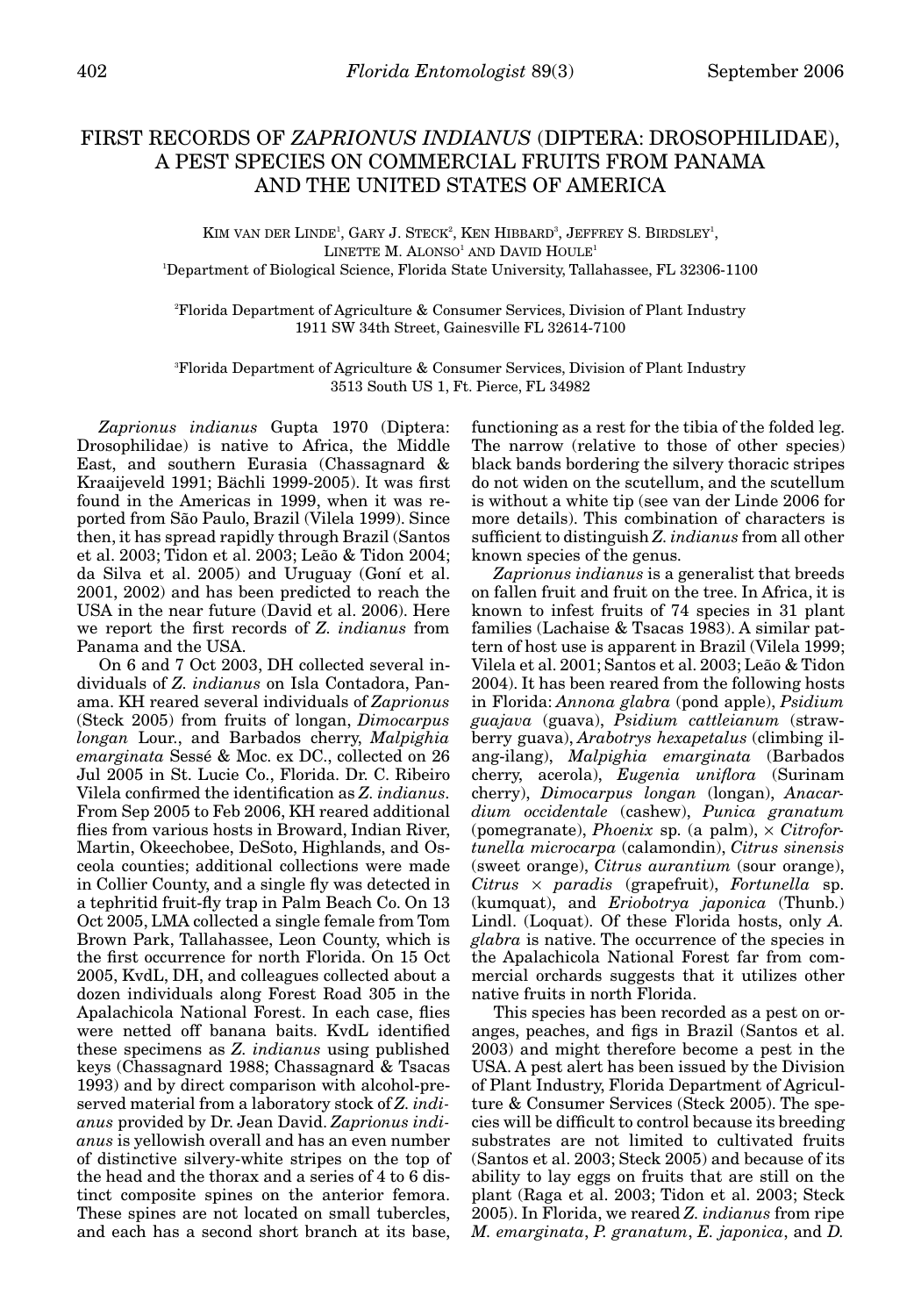*longan* fruits that were collected directly from the tree. In most host species, fruit damage is necessary to allow *Z. indianus* access to fruit on the tree. An important exception is figs, where the eggs are laid at the ostiole, which gives easy and direct access to the soft contents of the fruits (Vilela et al. 2001; Raga et al. 2003). Infested figs are unsuitable for human consumption. As a result, fig production has been reduced by 40-50% in some areas (Stein et al. 2003) and exports by up to 80% (Stein et al. 2003). Closing the ostiole with adhesive (producer) tags, gel, or Bordeaux mixture reduced the infestation with *Z. indianus* dramatically (Raga & de Souza Filho 2003).

*Zaprionus indianus* spreads rapidly in newly colonized areas (Goní et al. 2001, 2002; Santos et al. 2003; Stein et al. 2003; Tidon et al. 2003; Leão & Tidon 2004; da Silva et al. 2005; Ferreira & Tidon 2005; David et al. 2006). Large population sizes are seen the second year of its presence in an area (Goní et al. 2002; Santos et al. 2003; Tidon et al. 2003; da Silva et al. 2005; Ferreira & Tidon 2005). The percentage of flies from rearing samples ranged from <10% in Leon County, to 10-20% in Indian River Co. to about 50% in Okeechobee Co. to >50% in Broward, St. Lucie, and Martin counties, suggesting a relatively recent invasion. The species prefers savanna-like habitats and is less abundant in closed-canopy forests (Tsacas et al. 1981; Tidon et al. 2003). It becomes very abundant in urban habitats (Vilela 1999; Santos et al. 2003; Ferreira & Tidon 2005). We expect that *Z. indianus* will invade all suitable habitats in the southern USA.

Catching a species in the act of arriving offers a rare opportunity to study the dynamics of such an invasion in progress. We are confident that these are recent introductions for both countries, as we did not find this species in previous collections in the same areas. KvdL collected drosophilid flies along the Panama Canal in Jun-Jul 1998 and Apr 2002 using oviposition traps baited with banana, and Allen H. Hurlbert (University of New Mexico, personal communication) did not find this species in extensive collections made on Barro Colorado Island (Smithsonian Tropical Research Institute) between Oct 2002 and Nov 2003, at Pipeline Road in Dec 2002, and at Galeta Research Station in May 2003. JSB and DH have made irregular collections of drosophilid flies across the southeastern U.S. since 2000 and in far south Florida as recently as Mar 2003. KH made at least five collections of fruit in Indian River, Martin, and St. Lucie counties during 2004 and reared only *Drosophila* spp. In particular, samples reared from guava in Indian River Co. in Jan 2004 and Okeechobee Co. in Apr 2005 and from Barbados cherry in St. Lucie Co. in Nov 2004 yielded only *Drosophila melanogaster*, whereas in Sep-Oct 2005, those same sites and fruits also yielded *Z. indianus*. JSB made weekly collections

on fruit and vegetable compost in Tallahassee from Aug 2000 to Jul 2005 and less frequently at other Tallahassee locations, including Tom Brown Park. We also performed extensive mark-releaserecapture experiments with *Drosophila* at the Apalachicola National Forest site in 2000, 2003, and May 2005. The distinctive appearance of *Z. indianus* makes it unlikely that experienced observers would fail to recognize it in a sample. A large number of collections have been made in countries north of Brazil since 1999 (Bächli 1999- 2005) without detection of any *Z. indianus*.

Individuals of this species collected in Tallahassee will be deposited at the American Museum of Natural History. Other Florida specimens are deposited in the Florida State Collection of Arthropods in Gainesville.

## SUMMARY

*Zaprionus indianus* has continued its range expansion in the Western Hemisphere. We report here the first observations from Panama (2003) and Florida, USA (2005). We are confident that the invasions were discovered in progress in both places. This species is a generalist that uses both cultivated and native fruits as breeding substrates. It has been reported as a pest species on figs in Brazil but generally breeds only on fallen fruits or on damaged fruits still on the tree.

## ACKNOWLEDGMENTS

We thank Dr. Carlos Ribeiro Vilela, Universidade de São Paulo, Brazil, for confirming the identification of this species; Dr. Jean David, CNRS, Lab. Populations, Génétique et Evolution, 91198 Gif sur Yvette Cedex, France, for providing a laboratory stock of *Z. indianus*; and Allen H. Hurlbert, University of New Mexico, for information about his *Drosophila* collections in Panama. This work was supported in part by U.S. National Science Foundation grant DEB-0129219 to D. Houle.

## REFERENCES CITED

- BÄCHLI, G. 1999-2005. The database on Taxonomy of Drosophilidae. http://taxodros.unizh.ch/
- CHASSAGNARD, M. T. 1988. Esquisse phylogénétique du genre *Zaprionus* Coq. (Diptera: Drosophilidae) et description de trois nouvelles espèces afrotropicales. Naturaliste Canadiénne 115: 305-322.
- CHASSAGNARD, M. T., AND A. R. KRAAIJEVELD. 1991. The occurrence of *Zaprionus* sensu stricto in the Palearctic region (Diptera: Drosophilidae). Ann. Soc. Entomol. France (N.S.) 27: 495-496.
- CHASSAGNARD, M. T., AND L. TSACAS. 1993. Le sousgenre *Zaprionus* S.Str.: définition de groupes d'espèces et révision du sous-groupe *vittiger* (Diptera: Drosophilidae). Ann. Soc. Entomol. France (N.S.) 29: 173-194.
- DA SILVA, N. M., C. D. FANTINEL, V. L. S. VALENTE, AND V. H. VALIATI. 2005. Population dynamics of the in-